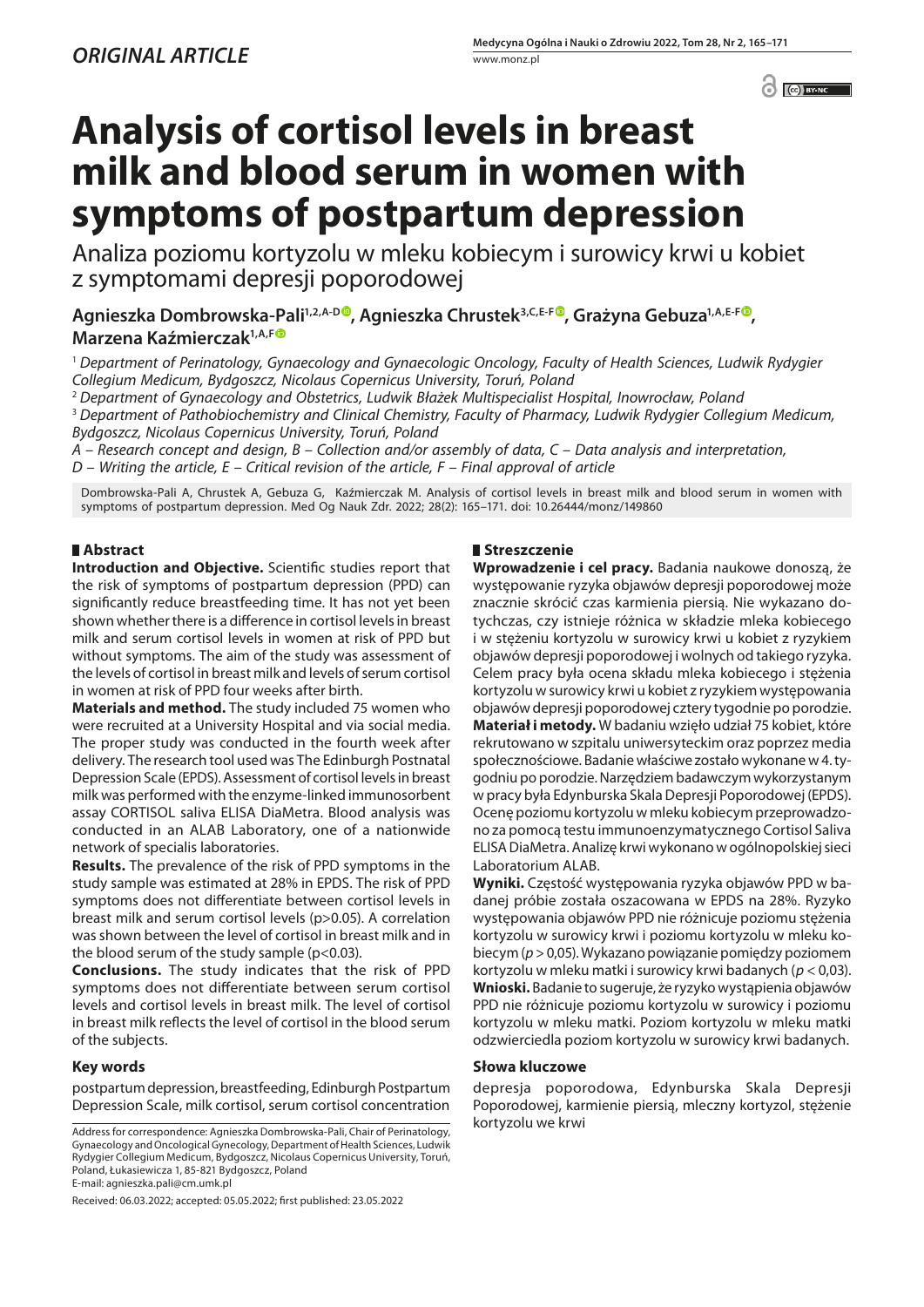### **INTRODUCTION**

Postpartum depression (PPD) is a very serious mental disorder that affects women worldwide. Research indicates that breast feeding is a protective factor against postpartum depression [1, 2], in turn, some analyses show that breast feeding is a risk factor for PPD symptoms [3, 4]. According to researchers, the level of cortisol in breast milk reflects the emotional state of the mother and predicts the temperament of the infant [5, 6, 7].

According to the hypothesis stated by Hechler et al., women who are breast feeding in highly stressful situations could physiologically signal the 'stressful environment' to their babies with the high level of hydrocortisone in their milk. Therefore, through the stress hormone contained in breast milk, infants adapt their behavioural phenotype to the prevailing environmental conditions [5]. Hinde described this concept as the 'lactation programming hypothesis', according to which the biological components of breast milk affect the metabolic and neurobiological development of the infant, which ultimately influences its behaviour and phenotype [6, 8].

The brain in infancy is characterized by neuroplasticity and a high level of sensitivity to external environment stimuli [8]. In turn, the gastrointestinal tract of infants has many receptors for glucocorticosteroids, enabling milk cortisol to cross the epithelial barrier of the intestines and then to overcome the blood-brain barrier and bind to the receptors of the limbic region, responsible for the regulation of emotions and behaviour [7, 9].

The first studies analysing the relationship between the level of milk cortisol and the baby's temperament assumed that the level of cortisol in the mother's plasma corresponds to the level of cortisol in her milk. It was observed that a higher level of cortisol in blood plasma – a higher level of cortisol in breast milk, was associated with a fearful attitude of infants [10] a higher level of sadness and fear in infants, characterized by a melancholic temperament [7].

It should be noted, however, that the relationship between the concentration of milk cortisol and the behaviour and temperament of infants may be bi-directional. Difficulties in baby care very often affect the occurrence of mental health disorders and worsen the overall quality of life of the mothers which, in turn, may determine higher concentrations of milk cortisol. On the other hand, infants exposed to maternal stress, which causes increased levels of cortisol in breast milk, may experience it by responding with crying and anxiety [11].

## **OBJECTIVE**

The aim of the study was to determine whether there is a difference in the cortisol levels of breast milk and serum cortisol levels in women at risk of postpartum depression, but without symptoms. It was also checked whether there is a correlation between the level of cortisol in breast milk and the concentration of cortisol in the blood serum in the sample of women who were divided into three groups according to the duration of pregnancy. The study also provided an opportunity to determine the frequency of the risk of PPD symptoms in the study sample, in the fourth week after birth.

#### **MATERIALS AND METHOD**

75 newly-delivered mothers were qualified for the study. The research was conducted from April 2019 – January 2020. Permission to carry out the study was granted the Bioethics Committee (No. BC 121/2019).

The sample was obtained from the Department of Obstetrics, Women's Diseases and Oncological Gynecology of University Hospital No. 2, in Bydgoszcz. Information about the research project was also published on social media – on local groups for breastfeeding women. This increased the scope of the study and accelerated the recruitment process. Patients who initially agreed to participate in the study, both in the hospital and via social media, provided their contact details necessary to confirm their willingness to participate in the research project falling in the fourth week after childbirth. Participation in the research project was voluntary. The selection of study participants was deliberate. Ultimately, the study included women from the Warmińsko-Mazurskie  $(n = 1)$ , Pomorskie  $(n = 5)$  and Kujawsko-Pomorskie  $(n = 69)$ Provinces. Before the examination, the obstetricians were informed about the purpose and course of the examination. The criteria for enrolling patients in the study included: breast feeding of the baby or breast milk expressed using a bottle/ feeding tube, absence of depression in the history and anxiety and depression therapy during the last year, physical and mental condition enabling the expression the breast milk, independent completion of the questionnaire, and fasting on the day of the cortisol blood serum test.

The actual examination was performed during a meeting with the patient four weeks after delivery, on an agreed day and place. The study participants did not incur any costs related to the study. In return for participating they received the results of the analysis of the composition of milk and the level of cortisol in the blood serum. The patients and their immediate family were informed about the EPDS results when the value of the points obtained suggested a risk of postpartum depression symptoms.

Initially, 165 obstetricians were selected for the study, but only 75 were actually included in the study which was carried out in the fourth week after delivery. 90 obstetricians were excluded from participating in the research project due to stopped lactation and feeding the baby with modified milk. Most (78 obstetricians) did not breastfeed or express breast milk due to: sore nipples, recurrent food blockages, incorrect latching on to the breast, lack of family support, generalized obstetric fatigue. Four patients stopped breastfeeding for medical reasons. Eight obstetricians were not included in the study due to the death of their children (born below 32 weeks of gestation).

The average age of the studied sample of women was less than 31 years (30.99), with a median distribution of 31 years and a standard deviation of five years (5.24). The youngest was 20 years old and the oldest 46. Out of 75 respondents, the highest number had higher (57.33%) and secondary (30.67%) education. Only one woman (1.33%) declared primary education. A minority were women with vocational education (8%) and lower secondary education (2.67%) The vast majority of the respondents (69.33%) lived in the city, only one in three (30.67%) in the countryside. The vast majority of the surveyed women were multiparas (60%), 40% gave birth for the first time. All patients gave birth to one baby. Only 1/3 of the women surveyed (33.33%) gave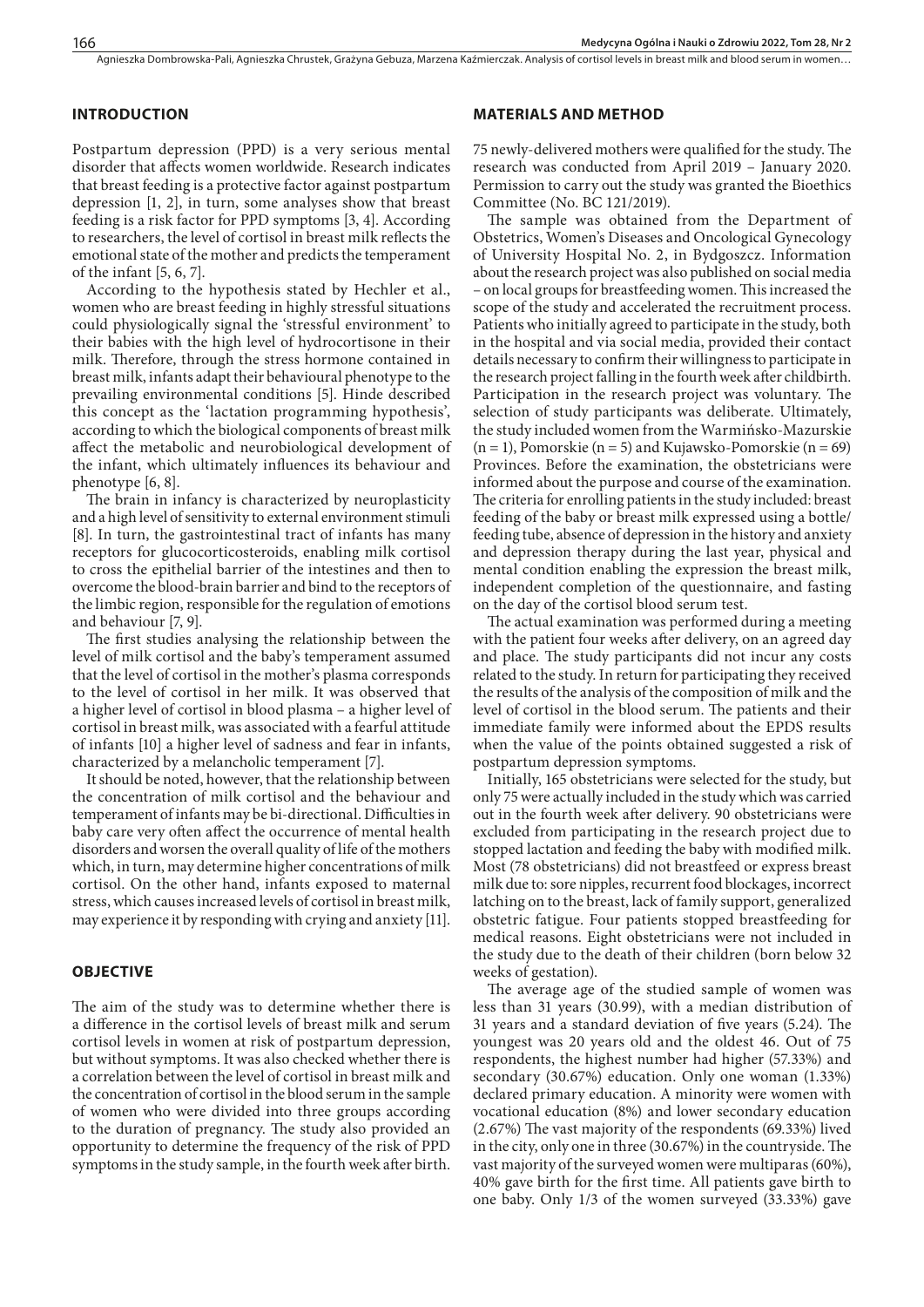Agnieszka Dombrowska-Pali, Agnieszka Chrustek, Grażyna Gebuza, Marzena Kaźmierczak. Analysis of cortisol levels in breast milk and blood serum in women..

birth on time. In 50 examined women (66.66%), preterm delivery occurred, half of this group (33.33%) were mothers of late preterm infants (33–36 weeks of pregnancy). The remaining 33.33% of women gave birth before the 32nd week of pregnancy. In a small majority of women (50.67%), the pregnancy was terminated by a caesarean section. The most frequent (81.58%) emergency caesarean sections were performed in 31 patients, whereas 33% gave birth by natural labour.

**Research tools.** Standardised Edinburgh Postnatal Depression Scale (EPDS) research tools developed by Cox, Holden and Sagovsky [12] were used to assess the mood of newly-delivered mothers. The scale is copyrighted by the authors and the British Journal of Psychiatry. However, they agreed to reproduce and use the EPDS in the care of a newly- delivered mother for scientific purposes, provided that the source is acknowledged [13]. The EPDS is currently considered to be the most popular tool to assess the mood of newly- delivered mothers [14, 15] and consists of 10 statements describing aspects of well-being, such as anhedonia (claim 1 and nr 2), guilt (claim 3), anxiety (claim 4), panic attacks (claim 5), fatigue (claim 6), sleep disorders (claim 7), sadness (claim 8), tearfulness (claim 9), and suicidal thoughts (claim 10). The patient chooses one of the four possible answers which, in her opinion, best described her well-being, on a score of 0–3 points for each answer. The maximum number of points to be scored is 30. The higher the score, the greater the risk of postpartum depression. The literature of the subject indicates that the most frequent cut-off point in the conducted research is the result of 12–13 points. EPDS shows good psychometric properties. In the original study (score above 12 points), the test sensitivity was 86%, predictive accuracy 73%, specificity 78%, and the Cronbach's alpha reliability coefficient (α) 0.88 [12]. In the research carried out, the Cronbach's alpha reliability coefficient for the EPDS scale was estimated at 0.82, which is close to the reliability of the original version.

The study also used a questionnaire of own construction. The first part of the questionnaire included demographic questions concerning, among others: age of the respondents, place of residence, education and marital status. The next questions concerned the clinical data: duration of pregnancy, birth (primigravida/ multigravida) and the manner of finishing the pregnancy (natural labour/caesarean section).

**Procedure for obtaining study material.** Due to the daily rhythm of cortisol secretion, each patient's blood was collected between 08.00–08.15. Biochemical test-tubes with silica clot activators were used to determine the level of cortisol concentration in blood serum. The blood analysis was conducted in an ALAB Laboratory belonging to a nationwide network of laboratories in Poland. In order to ensure the right temperature, the biological material for analysis was transported in special packaging. All participants were informed about the correct preparation for the study: a few days before the planned study the patients eliminated or minimized nervous and stressful situations, stayed fasting on the day of the study (10–12 hours after the last meal), and did not take medication (after prior consultation with the attending physician). A glass of water was drunk a few minutes before blood collection.

On the same day, in order to analyse the cortisol level in the breast milk, the study participants expressed a portion of milk (20 ml) at about 08.30. The milk samples were then frozen and stored at -20°C for no more than three months. On the eve of the cortisol level test, samples of breast milk were left in the refrigerator overnight (4°C) to thaw. The level of cortisol in breast milk was determined by an immunoenzymatic method using a commercial test (CORTISOL saliva ELISA DiaMetra, Italy, 'Immuniq'. This method consists in the mutual competition of cortisol from the tested sample of breast milk and antigenic cortisol combined with horseradish peroxidase (conjugate) for binding with a limited number of anti-cortisol antibodies coated on a 96-well microplate. The colour absorption of the product was measured at 450 nm (nanometre) with a plate reader (MultiskanGo, Thermo Scientific, Finland).

**Statistical analysis.** The statistical analyses were developed using a statistical package (PQStat version 1.8.0.338). Results of biochemical scales of blood and milk composition depending on the group in terms of EPDS were compared with the Student's t-test (if the distributions did not differ significantly from the theoretical normal distribution), or with the Mann–Whitney U test (if the distributions differed significantly from the theoretical normal distribution). The relationship between serum cortisol levels and cortisol levels in breast milk was analysed by estimating Spearman's rank and Pearson linear correlation coefficients. The test probability value of *p* <0.05 was considered significant.

#### **RESULTS**

**Prevalence of postpartum depression.** According to the DSM-V criteria, postpartum depression is diagnosed when the first depressive episodes appear up to four weeks after birth [16]. On this basis, it should be stated that the postpartum mood disorder in this study was postpartum depression. A score 12 or more points by the newly-delivered mothers on the Edinburgh Postnatal Depression Scale was accepted as the cut-off point. This result was considered as an indicator of the risk of symptoms of postpartum depression. The value of ≥12 points in EPDS was scored by 28% of respondents (*n*=21). No risk of postpartum depression symptoms was estimated at 72% (*n*=54).

**Relationship between cortisol levels in breast milk and the risk of symptoms of postpartum depression.** The Mann-Whitney U test did not find a difference between the level of cortisol in breast milk due to the risk of postpartum depression symptoms in the studied sample (Tab. 1). It should be noted, however, that the numerical average value of cortisol levels in milk of women without postpartum depression symptoms was higher than in the milk of women at risk of postpartum depression symptoms.

**Relationship between serum levels of cortisol and risk of postpartum depression symptoms.** Elevated serum cortisol levels may indicate, among others, chronic stress, sudden stress situations or depression. In the studies conducted, using statistical tests (Brown–Forsythe test, Student's t-test), no difference was found between serum cortisol levels and the risk of postpartum depression symptoms in the study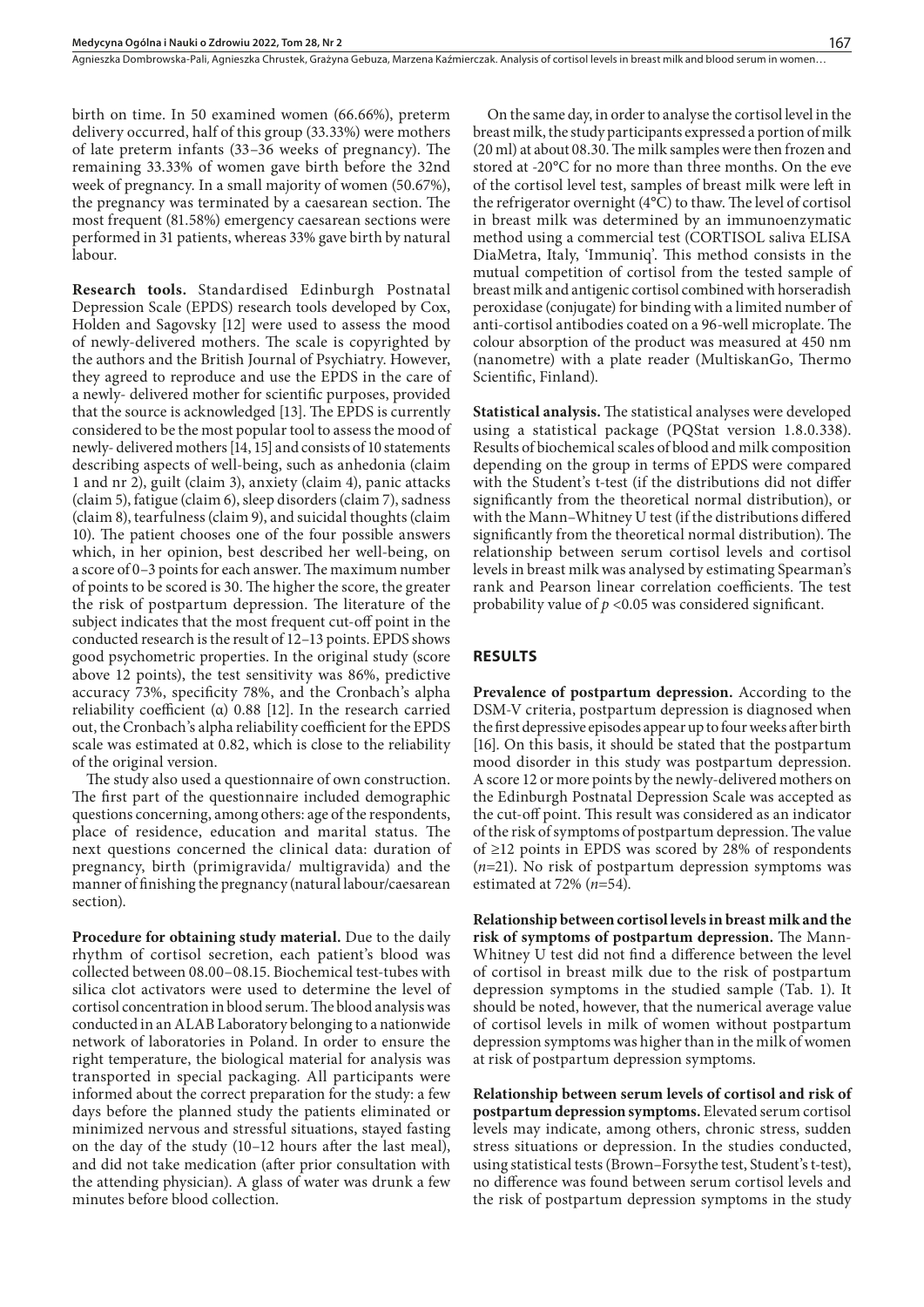Agnieszka Dombrowska-Pali, Agnieszka Chrustek, Grażyna Gebuza, Marzena Kaźmierczak . Analysis of cortisol levels in breast milk and blood serum in women…

| <b>Table 1.</b> Comparison of cortisol levels in breast milk [ng/100ml] regarding |  |  |
|-----------------------------------------------------------------------------------|--|--|
| the risk of postnatal depression symptoms in the study sample                     |  |  |

|                            | Edinburgh Postnatal Depression Scale |                                   |                                        |  |  |
|----------------------------|--------------------------------------|-----------------------------------|----------------------------------------|--|--|
| Item                       |                                      | NO POSTPARTUM<br>DEPRESSION (<12) | <b>POSTPARTUM</b><br>DEPRESSION (>=12) |  |  |
| AM                         |                                      | 16.38                             | 14.49                                  |  |  |
| <b>MD</b>                  |                                      | 13.21                             | 12.33                                  |  |  |
| SD                         |                                      | 12.12                             | 8.78                                   |  |  |
| Min.                       |                                      | 5.328                             | 4.71                                   |  |  |
| Max.                       |                                      | 86.84                             | 40.65                                  |  |  |
| Q,                         |                                      | 9.59                              | 8.37                                   |  |  |
| $Q_{\overline{3}}$         |                                      | 20.54                             | 18.27                                  |  |  |
| The Mann-Whitney<br>U test | Ζ                                    | 0.77                              |                                        |  |  |
|                            | р                                    |                                   | 0.44                                   |  |  |

*AM –* arithmetic mean; *MD –* median; *SD –* standard deviation; *Min –* minimum; *Max –* maximum; *Q1 –* lower quartile; *Q3 –* upper quartile

sample. However, it should be noted that the numerical mean value of serum cortisol levels in both studied groups was comparable (Tab. 2).

Table 2. Comparison of serum cortisol levels [ug/dl] regarding the risk of postpartum depression symptoms in the test sample

|                     |    | Edinburgh Postnatal Depression Scale |                                        |  |  |
|---------------------|----|--------------------------------------|----------------------------------------|--|--|
| Item                |    | NO POSTPARTUM<br>DEPRESSION (<12)    | <b>POSTPARTUM</b><br>DEPRESSION (>=12) |  |  |
| AM                  |    | 15.86                                | 15.69                                  |  |  |
| <b>MD</b>           |    | 14.35                                | 14.6                                   |  |  |
| SD                  |    | 5.79                                 | 3.83                                   |  |  |
| Min                 |    | 4.89                                 | 10.88                                  |  |  |
| Max                 |    | 34.91                                | 24.21                                  |  |  |
| Q,                  |    | 11.44                                | 12.74                                  |  |  |
| $Q_{\frac{3}{2}}$   |    | 20.16                                | 17.93                                  |  |  |
| Brown-Forsythe test | F  |                                      | 3.24                                   |  |  |
|                     | р  |                                      | 0.08                                   |  |  |
| Student's t-test    | t  | 0.15                                 |                                        |  |  |
|                     | df |                                      | 54.98                                  |  |  |
|                     | p  |                                      | 0.88                                   |  |  |

*AM –* arithmetic mean; *MD –* median; *SD –* standard deviation; *Min –* minimum; *Max –* maximum; *Q1 –* lower quartile; *Q3 –* upper quartile

**Correlation coefficient between serum cortisol levels in blood and cortisol levels in breast milk.** The studied parameters were analysed by estimating Spearman's rank and Pearson correlation coefficients. In total, a significant (*p*<0.05), although low (*r*=0.2546), positive correlation between the level of cortisol in breast milk and serum cortisol concentration in the blood sample was found (Tab. 3). There were significant (*p*<0.05), low (*r*=0.3133) correlations between cortisol levels in breast milk and serum cortisol levels in the group of women without risk of postpartum depression symptoms (EPDS <12). In the group of women at risk of postpartum depression (EPDS >=12), the correlation was insignificant ( $p > 0.05$ ).

The correlation relationship was analyzed between the level of cortisol in breast milk and the concentration of cortisol in the blood serum. Studies [17, 18, 19] show a relationship between the level of cortisol and the risk of PPD symptoms. Preterm labour is one of the most important risk factors for postpartum depression symptoms [20, 21]. The sample of surveyed women was divided into three groups according to the duration of pregnancy. Each group consisted of 25 respondents. The first group ( $n = 25$ ) were women who gave birth before 32 weeks of gestation (TC  $<32$ ), the second group gave birth between 33–36 weeks of pregnancy (TC 33–36). The third group consisted of respondents who gave birth after 37 weeks of pregnancy (TC> 37). A highly significant correlation ( $p \le 0.01$ ) was found at the average level  $(r=0.5178)$  between the level of cortisol in breast milk and the concentration of cortisol in the blood serum in the group of women whose pregnancy ended below 32 weeks of pregnancy. In the remaining groups (TC 33–36, TC> 37), the correlation was insignificant.

There was a highly significant correlation (*p*<0.01) at an average level (*r*=0.5178) between the level of cortisol in breast milk and serum cortisol concentration in the group of women whose pregnancy was terminated below 32 weeks of gestation. In the remaining groups (WP 33–36, WP >37) the correlation was insignificant.

#### **DISCUSSION**

Data on the prevalence of risk of postpartum depression vary according to the study criteria adopted, the research tools

**Table 3.** Correlation coefficient between serum cortisol levels [ug/dl] and breast milk cortisol levels [ng/ml]

| Variable   | Correlation | R         | Error for r | $-95%$ CI | $+95%$ CI | $\tau$    | df | P      |
|------------|-------------|-----------|-------------|-----------|-----------|-----------|----|--------|
| In total   | Pearson     | 0.2546    | 0.1132      | 0.0293    | 0.4552    | 2.249     | 73 | 0.0275 |
|            | Spearman    | 0.1092    | 0.1163      | $-0.1275$ | 0.3341    | 0.9388    | 73 | 0.3509 |
| EPDS < 12  | Pearson     | 0,3133    | 0.1317      | 0.0497    | 0.5361    | 2.3787    | 52 | 0.0211 |
|            | Spearman    | 0.2123    | 0.1355      | $-0.0669$ | 0.4607    | 1.5668    | 52 | 0.1232 |
| $EPDS>=12$ | Pearson     | $-0.0716$ | 0.2288      | $-0.4882$ | 0.3716    | $-0.3127$ | 19 | 0.7579 |
|            | Spearman    | $-0.1623$ | 0.2264      | $-0.5645$ | 0.3021    | $-0.7171$ | 19 | 0.482  |
| WP<32      | Pearson     | 0.5178    | 0.1784      | 0.1542    | 0.7579    | 2.9025    | 23 | 0.0080 |
|            | Spearman    | 0.2131    | 0.2037      | $-0.2107$ | 0.5694    | 1.0459    | 23 | 0.3065 |
| WP33-36    | Pearson     | 0.199     | 0.2043      | $-0.2128$ | 0.5508    | 0.9739    | 23 | 0.3402 |
|            | Spearman    | 0.1019    | 0.2074      | $-0.3167$ | 0.4873    | 0.4915    | 23 | 0.6278 |
| WP > 37    | Pearson     | 0.0998    | 0.2075      | $-0.3075$ | 0.4761    | 0.4808    | 23 | 0.6352 |
|            | Spearman    | 0.01      | 0.2085      | $-0.3971$ | 0.4139    | 0.048     | 23 | 0.9622 |

EPDS – Edinburgh Postnatal Depression Scale; WP – weeks pregnant; *R –* Pearson's linear correlation coefficient; *CI –* confidence interval; *T –* test statistic, *df –* degrees of freedom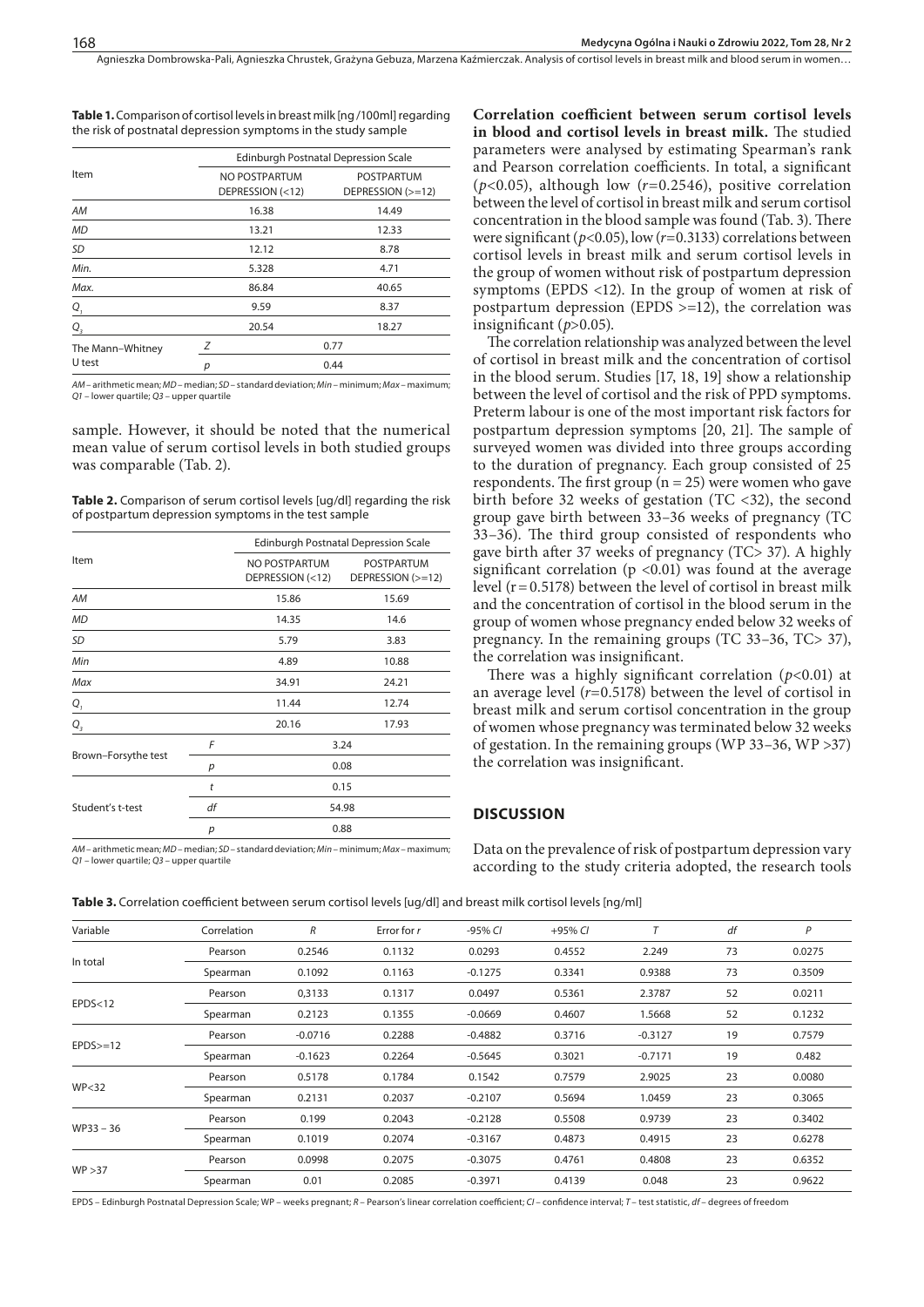used, the sample selection and the study duration [22]. The risk of postpartum depressive symptoms on the Edinburgh Postpartum Depression Scale  $(\geq 12 \text{ points})$  in the fourth week after birth was 28%. In the largest meta-analysis and meta-regression so far conducted, 291 studies with 296284 women from 56 countries, it was found that the global prevalence of PPD risk was 17.7%. The meta-analysis revealed large differences in the incidence of PPD risk ranging from 3% in Singapore to 38% in Chile. The countries with the highest PPD incidence rates are Turkey 28%, Hong Kong 30%, South Africa 37%, and the aforementioned Chile 38%. The lowest PPD incidence rates were recorded in Singapore 3%, Nepal 7%, The Netherlands 8% and Switzerland 11%. It should be noted that the meta-analysis included studies with a comparable sample size, PPD time assessment and EPDS cut-off point (≥12 points). Differences in the incidence of risk of PPD symptoms in individual countries are mainly due to the economic situation of countries [23].

For the next meta-analysis on the prevalence of PPD symptoms risk in more than 50 countries, 124 scientific studies were included. The overall risk prevalence of PPD symptoms ranged from 4% in Japan to 63.9% in America. On the basis of the meta-analysis, significant differences in PPD prevalence across continents were observed. In Australia, the prevalence of PPD ranged from 6% – 32.8%, in Europe 4.4% – 22.8%, in America 5% – 63.9%, in Africa 7.2% – 50.3%, and in Asia 4% – 48.3%. Asian countries have also found large variations in the prevalence of PPD, as exemplified by India and China, where PPD prevalence rates ranged from 15.8% to 46.9% and 9.4% to 27.4%, respectively [24]. Comparable PPD frequency indices to the presented study are presented in a meta-analysis, on the basis of which an overall PPD prevalence of 27% was found. Moreover, it was observed that the prevalence of PPD was lower in developed countries (21.5%) than in developing countries (31.3%) [25].

Researchers from Canada indicate that the risk prevalence of PPD symptoms is at 40% [26]. In Sudan, the risk of PPD symptoms was estimated at 9.2% [27] and in Jamaica – 34% [26]. A literature review indicates that the prevalence of the risk of symptoms of postpartum depression ranges from 1.9% – 82.1% [22, 28]. *'Some researchers specify that 10 to nearly30% of women are at risk of postpartum depression'* [29]. On a sample of 70 women in the fourth week after childbirth, using the EPDS, showed the risk of PPD symptoms at the level of 18.6% [30]. The results obtained in the current study concerning the frequency of the risk of postpartum depression symptoms based on the EPDS scale four weeks after childbirth, fall within a wide range of results obtained from foreign studies. It is worth noting that the frequency of the risk of PPD symptoms in this study may be higher due to the fact that 2/3 of the studied sample were mothers of preterm babies. Both preterm birth and preterm birthrelated low birth weight, poor health of the baby and low Apgar scores, are scientifically reported as risk factors for PPD symptoms [31, 32].

The current analysis did not show any difference between the level of cortisol in breast milk and the risk of postpartum depression symptoms. However, it was observed that the average level of cortisol in female milk in the study sample with no risk of postpartum depression was higher (Tab. 2) than in the study sample with a risk of postpartum depression. There are no studies in the literature assessing the possible impact of postpartum depression

on cortisol levels in breast milk. However, researchers are increasingly interested in the influence of cortisol levels in breast milk on the offspring phenotype [7, 8]. Dettmer et al. [33] believe that already during pregnancy, the mother's body sends physiological signals to the developing foetus, which affects the baby's behavioural profile adapted to the environment in which it will grow up. When feeding natural milk, mothers may continue to transmit information to their baby using the biological components of the milk, including cortisol [34].

Since there is no synthesis of cortisol in the mammary gland, the level of cortisol concentration is transferred from plasma to breast milk [35]. According to the foetal programming hypothesis, it can be concluded that when a woman suffers from depression during pregnancy this information is passed on through cortisol to babies who can adapt their behavioural phenotype to the future environment in which they will grow up after birth. This means that women with higher levels of cortisol in breast milk experience more negative emotions in their lives or suffer from depression [36].

In the current study, no correlation was found between serum concentrations of cortisol and the risk of postpartum depression symptoms (Tab. 3). In turn, Seth et al. [36] in their systematic literature review indicate a relationship between cortisol levels and postpartum depression. Groër et al. [37] assessed the level of cortisol after delivery and viewed postpartum depression as a categorical variable. In research in which 200 women participated between four and six weeks postpartum, the level of cortisol was tested in saliva between 08.00–11.00, and the risk of postpartum depression symptoms assessed by using the Profile of Mood States questionnaire. The results of the study suggest that women at risk of PPD symptoms had a lower hypothalamic-pituitary-adrenal axis (HPA) because they showed significantly lower levels of cortisol in saliva than women without risk of PPD symptoms. The authors of the study also observed that women with PPD resigned from breast feeding more quickly, and the level of prolactin in blood serum was lower than in the control women sample [37]. Similar conclusions are presented by Taylor et al. who documented the absence of an expected increase in cortisol levels examined in saliva 30 minutes after awakening in women at risk of PPD symptoms. The authors also indicated the weakening of sensitivity of the hypothalamo-pituitary-adrenal axis to endogenous stimulus (awakening) in women with PPD symptoms [38]. Lower serum levels of cortisol in women with PPD symptoms were also shown by Harris et al. and Tsubochi et al [17]. The literature of the subject points to studies in which, similarly to the own study, no correlation was found between serum cortisol concentration and the risk of PPD symptoms [18, 19]. In their study, Nierop et al showed a link between high levels of cortisol in response to an external stimulus and the risk of PPD symptoms. Women with high levels of cortisol between 13 and 31 weeks of pregnancy were at greater risk of PPD symptoms between two and 27 days after birth [39]. Other researchers have also shown a relationship between high levels of cortisol concentration and the risk of PPD symptoms [40, 41]. The study showed a positive correlation between the level of cortisol in breast milk and the serum concentration of cortisol in the studied sample. Lee et al. observed a correlation between cortisol levels in saliva and free cortisol levels in plasma and serum [42].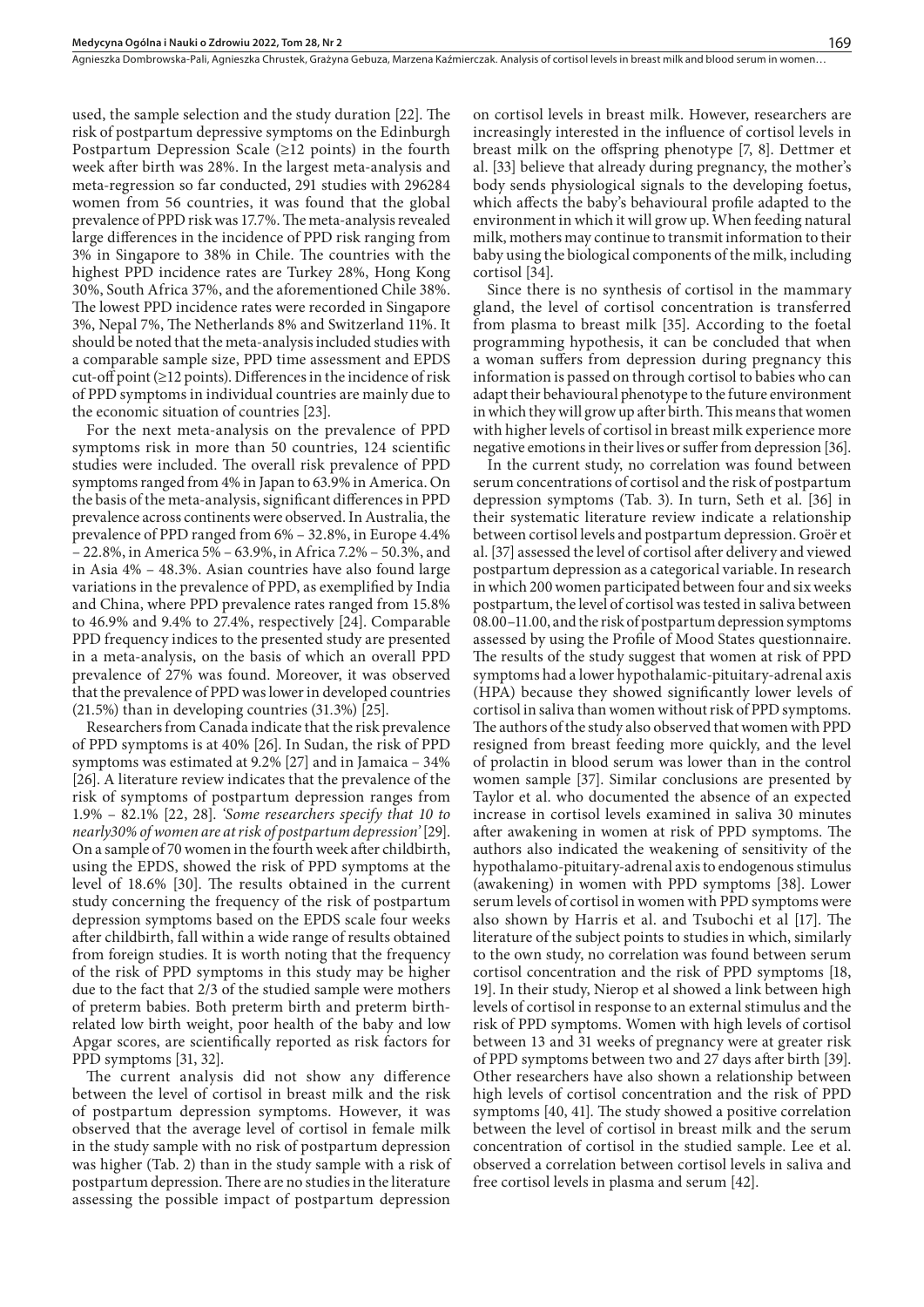**Advantages and limitations of the study.** To the best of our knowledge this study is the first to focus on the relationship between the onset of symptoms of postpartum depression and the assessment of cortisol levels in breast milk and blood serum. There are no scientific reports on the correlation between the level of cortisol in breast milk and the concentration of cortisol in blood serum. The advantage of this study is the use of advanced techniques for the assessment of human milk which allowed the minimalisation of possible errors in the assessment of the composition of human milk. In addition, the milk and blood serum sampling procedure has been carefully planned and carried out to minimize errors due to physiological factors.

There are also some limitations to this study. First, the study was conducted with a small number of participants and further large-scale studies in a variety of populations are warranted. Secondly, there is no available literature that presents the results of studies on the relationship between the occurrence of symptoms of postpartum depression and the assessment of cortisol levels in breast milk and blood serum, nor on the correlation between the level of cortisol in human milk and the concentration of cortisol in blood serum, therefore the obtained results of this study cannot be compared with the research of other authors.

#### **CONCLUSION**

- 1. The current study shows that both the levels of cortisol and blood serum did not differ in the group of women with and without the risk of postpartum depression symptoms.
- 2. In the absence of scientific reports in this area, it is considered that the results of the study will be important not only for medical staff caring for a newly-delivered mother at risk of symptoms of postpartum depression, but above all, for women with PPD who will decide how to feed their baby.

#### **REFERENCES**

- 1.Avilla JC, Giugliani C, Bizon AMBL, et al. Association between maternal satisfaction with breastfeeding and postpartum depression symptoms.
- 2.PLoS One. 15(11):e0242333. https://doi.org/10.1371/journal. pone.0242333
- 3.Liu S, Yan Y, Gao X, et al. Risk factors for postpartum depression among Chinese women: path model analysis. BMC Pregnancy &Childbirth. 2017; 17: 133. https://doi.org/10.1186/s12884-017-1320-x
- 4.Marshall EM, Simpson JA, Rholes WS. Personality, communication, and depressive symptoms across the transition to parenthood: A dyadic longitudinal investigation. Eur J Pers. 2015; 29(2): 216–234. https://doi. org/10.1002/per.1980
- 5.Kaźmierczak M, Michałek-Kwiecień J, Kiełbratowska B, et al. Parents' personality and maternal experiencesin childcare as predictors of postpartum depressionin couples in transition to parenthood. Psychiatr Pol. 2020; 54(5): 991–1005. https://doi.org/10.12740/PP/ OnlineFirst/81092
- 6.Hechler CC, Beijers RR, Riksen-Walraven JM, et al. Are cortisol concentrations in human breast milk associated with infant crying? Dev Psychobiol. 2018; 60(6): 639−650. https://doi.org/10.1002/dev.21761
- 7.Hinde K. Lactational programming of infant behavioral phenotype. In: Clancy KBH, Hinde K, Rutherford's JN, et al. re. Primate development in proximate and ultimate perspective. New York: Springer Science & Business Media; 2013. p. 187–207.
- 8.Grey KR, Davis EP, Sandman CA, et al. Human milk cortisol is associated with infant temperament. Psychoneuroendocrinology, 2012; 38(7): 1178−1185. https://doi.org/10.1016/j.psyneuen.2012.11.002
- 9.Nolvi S, Uusitupa HM, Bridgett DJ, et al. Human milk cortisol concentration predicts experimentally induced infant fear reactivity:

moderation by infant sex. Dev Sci. 2018; 21(4): e12625. http://dx.doi. org/10.1111/desc.12625

- 10.Vancamelbeke M, Vermeire S, The intestinal barrier: a fundamental role in health and disease. Expert Rev Gastroenterol Hepatol. 2017; 11(9): 821–834. https://doi.org/10.1080/17474124.2017.1343143
- 11.Glynn LM, Davis EP, Schetter CD, et al. Postnatal maternal cortisol levels predict temperament in healthy breastfed infants. Early Hum Dev. 2007; 83(10): 675−681. https://doi.org/10.1016/j.earlhumdev.2007.01.003
- 12.Aparicio M, Browne PD, Hechler C, et al. Human milk cortisol and immune factors over the first three postnatal months: Relations to maternal psychosocial distress. PloS One. 2020; 15(5): e0233554. https:// doi.org/10.1371/journal.pone.0233554
- 13.Cox JL, Holden JM, Sagovsky R. Detection of postnatal depression. Development of the 10-item Edinburgh Postnatal Depression Scale. Br J Psychiatry, 1987; 150: 782–786.
- 14.Khanlari S, Barnett AB, Ogbo FA, et al. Re-examination of perinatal mental health policy frameworks for women signalling distress on the Edinburgh Postnatal Depression Scale (EPDS) completed during their antenatal booking-in consultation: a call for population health intervention. BMC Pregnancy Childbirth. 2019; 19(1): 221. https://doi. org/10.1186/s12884-019-2378-4
- 15.Smith-Nielsen J, Matthey S, Lange T, et al. Validation of the Edinburgh Postnatal Depression Scale against both DSM-5 and ICD-10 diagnostic criteria for depression. BMC Psychiatry 2018; 18 (1): 393. https://doi. org/10.1186/s12888-018-1965-7
- 16.Priyambada LK, Bakhla AK, Pattojoshi A. Factor structure and internal consistency of Oriya version of Edinburgh Postnatal Depression Scale. Indian J Psychiatry. 2020; 62(3): 312–315. https://doi.org/10.4103/ psychiatry.indianjpsychiatry\_631\_19
- 17.Dominiak M, Antosik-Wojcinska AZ, Baron M, et al. Recommendations for the prevention and treatment of postpartum depression. Ginekol Pol. 2021; 92(2): 153–164. https://doi.org/10.5603/GP.a2020.0141
- 18.Seth S, Lewis AJ, Galbally M. Perinatal maternal depression and cortisol function in pregnancy and the postpartum period: a systematic literature review. BMC Pregnancy Childbirth. 2016; 16: 124. https://doi. org/10.1186/s12884-016-0915-y
- 19.Osnes RO, Eberhard-Gran M, Follestad T, et al. Mid-Pregnancy Insomnia and its Association with Perinatal Depressive Symptoms: A Prospective Cohort Study. Behav. Sleep Med. 2021; 19(3): 285–302. https://doi.org/10.1080/15402002.2020.1743705
- 20.O'Keane V, Lightman S, Patrick K, et al. Changes in the maternal hypothalamic-pituitary-adrenal axis during the early puerperium may be related to the postpartum 'blues'. J. Neuroendocrinol. 2011; 23(11): 1149–1155. https://doi.org/10.1111/j.1365-2826.2011.02139.x
- 21.Yahya NFZ, Teng NIMF, Das S, et al. Postpartum depression among Neonatal Intensive Care Unit mothers and its relation to postpartum dietary intake: A review. J Neonatal Nurs. 2021; 27(4): 229–237. https:// doi.org/10.1016/j.jnn.2020.09.005.
- 22.Çekin B, Turan T. The Stress Levels of Parents of Premature Infants and Related Factors in Nenoatal Intensive Care Units. Turk J Pediatr. 2018; 60(2): 117–125. https://doi.org/10.24953/turkjped.2018.02.001
- 23.Golec M, Rajewska-Rager A, Latos K, et al. The assessment of postpartum mood disorders and its risk factors. Psychiatria. 2016; 13(1): 1−7.
- 24.Hahn-Holbrook J, Cornwell-Hinrichs T, Anaya I. Economic and Health Predictors of National Postpartum Depression Prevalence: A Systematic Review, Metaanalysis, and Meta-Regression of 291 Studies from 56 Countries. Front Psychiatry. 2017; 8: 248. https://doi.org/10.3389/ fpsyt.2017.00248
- 25.Arifin SRM, Cheyne H, Maxwell M. Review of the prevalence of postnatal depression across cultures. AIMS Public Health. 2018; 5(3): 260–295. https://doi.org/10.3934/publichealth.2018.3.260
- 26.Bradshaw H, Riddle JN, Salimgaraev R, et al. Risk factors associated with postpartum depressive symptoms: A multinational study. J Affect Disord. 2022, 301: 345–351. https://doi.org/10.1016/j.jad.2021.12.121
- 27.Khalifa DS, Glavin K, Bjertness E, et al. Postnatal depression among Sudanese women: prevalence and validation of the Edinburgh postnatal depression scale at 3 months postpartum. Int. J. Women's Health. 2015; 7: 677–684. https://doi.org/10.2147/IJWH.S81401
- 28.Arikan I, Korkut Y, Demir BK, et al. The prevalence of postpartum depression and associated factors: a hospital-based descriptive study. J Clin Anal Med. 2017; 8(4): 300–305. https://doi.org/10.4328/jcam.5030
- 29.Norhayati MN, Hazlina NH, Asrenee AR, et al. Magnitude and risk factors for postpartum symptoms: a literature review. J Affect Disord. 2015; 175: 34−52. https://doi.org/10.1016/j.jad.2014.12.041
- 30.Kossakowska K. Symptoms of postpartum depression and breastfeeding self-efficacy. Polish Journal of Paediatrics. 2018; 93(2): 107–116.https:// doi.org/10.5114/polp.2018.76246